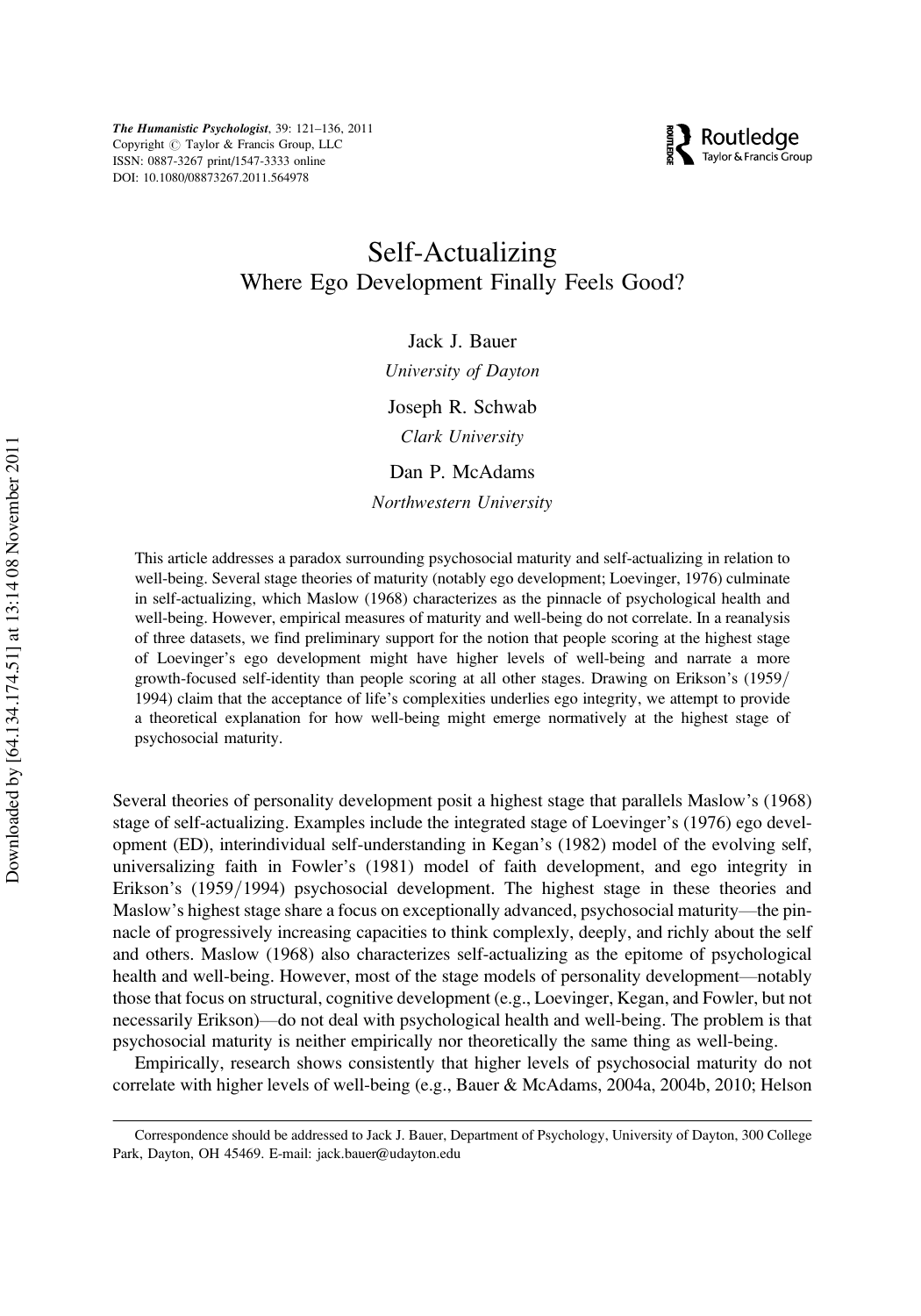& Roberts, 1994; Helson & Wink, 1992; King & Noelle, 2005; King & Raspin, 2004; King, Scollon, Ramsey, & Williams, 2000; King & Smith, 2004; Pals, 2006b; Vaillant & McCullough, 1987; Westenberg & Block, 1993). In other words, on average, people who score at higher relative to lower stages of maturity are not more likely to score higher on measures of well-being. However, this body of research has not compared people who score at specifically the highest stage versus other stages, primarily because only one or two people per hundred score at the highest stage of Loevinger's ego development (Cook-Greuter, 2000; Cramer, 1999; Manners, Durkin, & Nesdale, 2004; McCrae & Costa, 1980; Trulock, 2002; Westenberg & Gjerde, 1999). Still, these normative data give little reason to even suspect that the highest stage should function any differently than earlier stages.

Theoretically, by drawing connections between their highest stage and Maslow's self-actualizing stage, these theorists are in the position of having to explain how well-being should suddenly emerge at the highest stage as a result of the same mechanisms that propel development through the other stages, which have little or nothing to do with psychological health and well-being. Yet theoretical explanations for how well-being suddenly emerges are scarce (though see Noam, 1998). Perhaps the lack of attention to this problem rests on the cherished assumption in Western thought that *arete*, or excellence of personal character, goes hand in hand with happiness (Flanagan, 1991)—and that well-being increases as one matures along the path of knowing oneself more fully (e.g., Rogers, 1961).

All told, we have neither empirical nor theoretical reason to expect that well-being should be higher for people at the highest stage of maturity than for people at other stages. The only reason to expect otherwise rests on theorists' highly speculative claim that their highest stage corresponds to Maslow's self-actualizing. (In their defense, these theorists responsibly point out the immense difficulty of characterizing the highest stage from an empirical perspective.) In our studies, we present preliminary data—garnered from the further analysis of past datasets—to examine whether the highest stage of psychosocial maturity might accompany higher levels of well-being than earlier stages do, even though past research with these datasets has shown that the higher stages, as a group, do not correspond to higher well-being than lower stages do. If the highest stage does coincide with higher well-being, we are then left with the question of how psychosocial maturity, after stages and stages of not reflecting well-being, suddenly does so.

## TWO FACETS OF OPTIMAL DEVELOPMENT

At the risk of oversimplifying, people who think more intricately about the self and others are just as likely to have high or low levels of well-being. In this way, psychosocial maturity and well-being can be viewed as representing two, empirically orthogonal facets of optimal or eudaimonic development (e.g., Bauer & McAdams, 2004a, 2010; Bauer, McAdams, & Sakaeda, 2005; King, 2001).

#### Ego Development as a Process toward Self-Actualizing

In this article we employ Loevinger's theory of ED as our model of psychosocial maturity. ED is one of the most comprehensive and empirically validated theories of psychosocial maturity (Pfaffenberger & Marko, 2011; Westenberg & Block, 1993). The lack of correlation between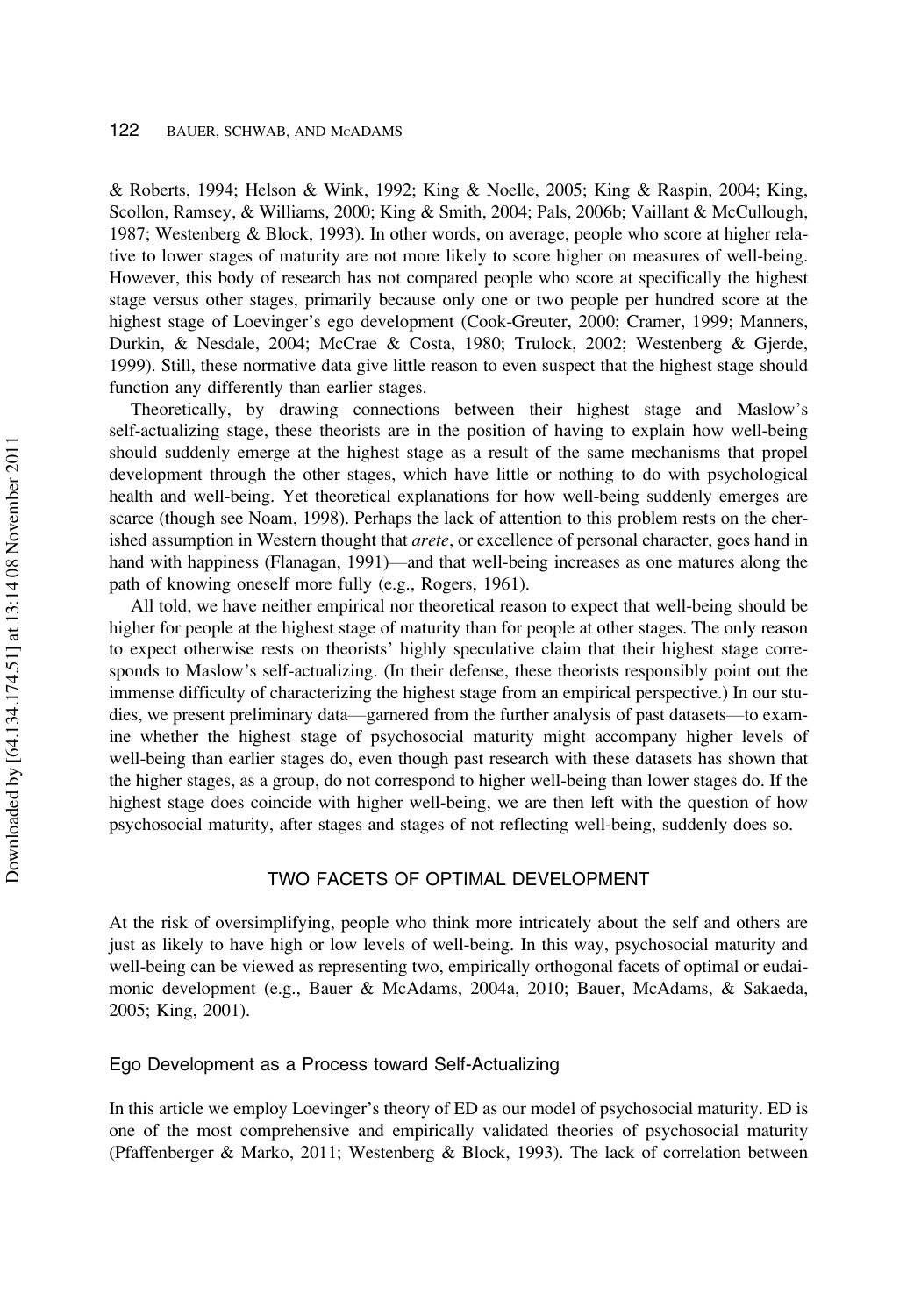ED and well-being turns out to be consonant with theory; Loevinger's (1976) ED is not a theory of psychological health as typically defined (though see Noam, 1998). However, Loevinger explicitly aligns the highest stage of ED, the Integrated stage, with Maslow's (1968) self-actualizing.

At progressively higher stages of ED, people exhibit, among other things: increasing capacities to think about the self and others in a more differentiated and integrated manner; increasing capacities for perspective-taking and understanding the self and others; an increasingly interdependent identity; increasing awareness of the emotional and developmental causes of psychosocial conflicts; an increasingly universally minded ethical reasoning; an increasing concern for growth processes; decreasing levels of defensiveness, and other increasing capacities for transcending self-interest (Bauer, 2008).

ED theory charts eight stages beyond the pre-egoic stages of infancy, some of which we describe here (also see Table 1). At the self-protective stage, the individual has difficulty understanding the world from others' perspectives and is preoccupied with getting or maintaining what one wants, nearly regardless of others or long-term consequences. The Conformist stage involves a strong respect for and loyalty to others in one's own group. The person at this stage accepts the values of those in authority and looks down upon those who do not—an assessment made predominantly upon appearances, which serve generally as a key criterion for Conformist-stage evaluations of persons. The Self-Aware stage, the normative stage for adults in industrialized nations (Loevinger, 1976), combines elements of the previous and following stages, such as critical thinking about psychosocial life (Conscientious) amid stereotypic and group-based assessments of personality (Conformist). At the Conscientious stage, which is characterized by openness to experience, the person evaluates the self and others based on his or her own self-evaluated standards (rather than static rules) and on individual personality traits and personal motives (rather than merely group affiliation). The Individualistic stage combines

| Ego level<br>(Approximate $f\%$ ) | <i>Characteristics</i>                     |                                |                                              |  |  |
|-----------------------------------|--------------------------------------------|--------------------------------|----------------------------------------------|--|--|
|                                   | Impulse control                            | Interpersonal mode             | Psychosocial concerns                        |  |  |
| Impulsive $(<1\%)$                | Impulsive                                  | Egocentric, dependent          | Bodily feelings                              |  |  |
| Self-protective $(<10\%)$         | Opportunistic                              | Manipulative, wary             | "Trouble," control                           |  |  |
| Conformist $(\sim 10\%)$          | Respect for rules                          | Cooperative, loyal             | Appearances, behavior                        |  |  |
| Self-aware $(\sim40\%)$           | Exceptions allowable                       | Helpful, self-aware            | Feelings, problems, adjustment               |  |  |
| Conscientious $(\sim 30\%)$       | Self-evaluated standards.<br>self-critical | Intense, responsible           | Motives, traits, achievements                |  |  |
| Individualistic $(\sim 10\%)$     | Tolerant                                   | Mutual                         | Individuality, development, roles            |  |  |
| Autonomous $(<2\%)$               | Coping with conflict                       | Interdependent                 | Self-fulfillment.<br>psychological causation |  |  |
| Integrated $(<1\%)$               | Reconciling inner conflicts                | Cherishing of<br>individuality | Identity                                     |  |  |

TABLE 1 Levels of Loevinger's Ego Development

Note. Adapted from Loevinger (1976). Approximate frequency percentages are representative of several sources (Cook-Greuter, 2000; Cramer, 1999; Manners, Durkin, & Nesdale, 2004; McCrae & Costa, 1980; Trulock & Courtenay, 2002; Westenberg & Gjerde, 1999).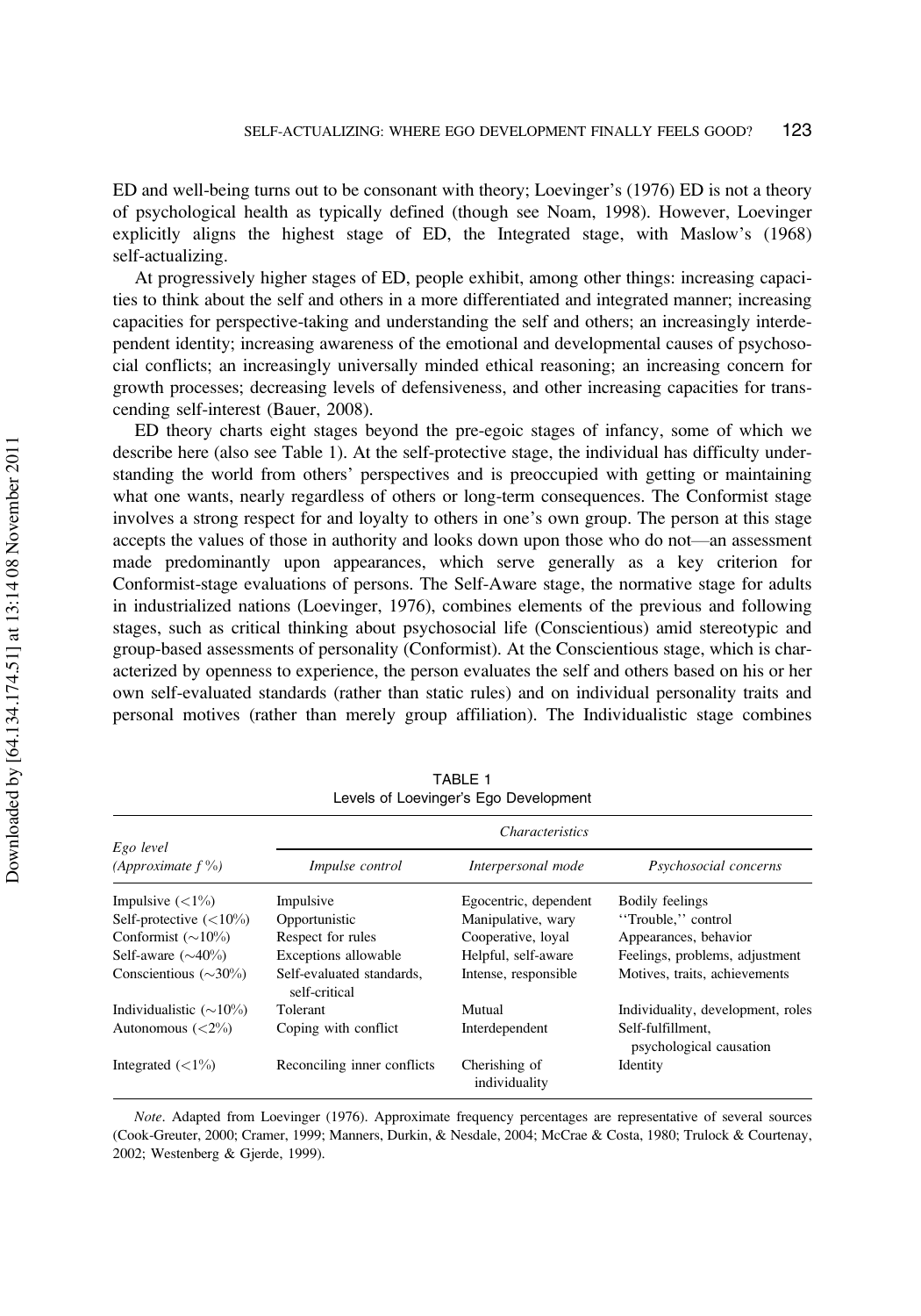elements of the Conscientious and Autonomous stages. Approximately 98% of adults score between the Self-Protective and Individualistic stages (see Table 1).

The last two stages, Autonomous and Integrated, have both been compared to Maslow's (1968) portrait of self-actualizing (Pfaffenberger, 2005). At the Autonomous stage, the person interprets the self and others in dynamically interdependent terms, are cognizant of how people's underlying beliefs and emotional conflicts can guide psychosocial life, and are concerned with fostering the developmental processes of the self and others. The Integrated stage receives only a brief description in Loevinger's (1976) seminal book on ego development, primarily because so few people get scored at this stage, making normative characteristics difficult to ascertain (though see Cook-Greuter, 2000). One characteristic of this stage is the resolution of various dilemmas and integration of discrepancies within the self-system that were recognized at the Autonomous level. Rather than provide lengthy speculation of the Integrated stage, Loevinger (1976) simply equates the stage with self-actualizing: ''Probably the best description of this stage is of Maslow's Self-Actualizing person''  $(p. 26)$ .<sup>1</sup>

Maslow (1968) characterizes self-actualizing in ways that represent heightened capacities for understanding the self and others, such as the capacities: to distinguish genuine from dishonest or scripted motives; to accept and respect others as whole human beings; to resist enculturation and cherish one's own and others' individuality while simultaneously experiencing the self as interdependent with humanity; to consider ethical issues in a postconventional manner. These characteristics intimately parallel those of highest-stages ED. Although we do not claim that the highest stage of ED (much less the empirical measure of it) captures the full range of characteristics of self-actualizing, we do argue that the highest stage of ED captures enough of self-actualizing to warrant a parallel (as is often done; Pfaffenberger & Marko, 2011). Notably, those characteristics shared between the Integrated stage and self-actualizing seem to imply psychosocial well-being, despite the fact that other stages of ED are largely independent of well-being (at least as well-being is commonly construed and measured).

# Theoretical Conceptions of Psychosocial Maturity Versus Well-Being

Whereas theories of psychosocial maturity focus on the progressive development of psychosocial understanding, theories and research on well-being tend not to focus on development in a progressive sense. The theories and research on the development of psychosocial well-being typically do not involve stage models—particularly not the well-being models that are associated with widely used measures, such as subjective well-being (Diener, Lucas, & Scollon, 2006) and psychological well-being (Ryff & Singer, 2008). Well-being is typically studied as a relatively enduring personality characteristic that may change temporarily according to life circumstances

<sup>&</sup>lt;sup>1</sup>Loevinger (1976) equated Maslow's (1968) self-actualization with her Integrated stage (and/or Autonomous stages; cf. pp. 26 and 140). However, Maslow (1971/1993) portrays self-actualization in two ways, both as a suite of personality characteristics of advanced personality development and as a direction of development (as in ''self-actualizing'') that one moves toward gradually. He writes, ''To make the growth choice instead of the fear choice a dozen times a day is to move a dozen times a day toward self-actualization'' (p. 44). From this latter perspective, each stage of ego development involves a greater degree of self-actualizing than at the previous stage. I prefer to use the term self-actualizing, as this term also connotes for Maslow the subjective perspective of the self-actualized individual him- or herself that one can never be fully self-actualized but rather continuing in one's own self-actualizing, even if one does appear to exhibit routinely the characteristics of self-actualization.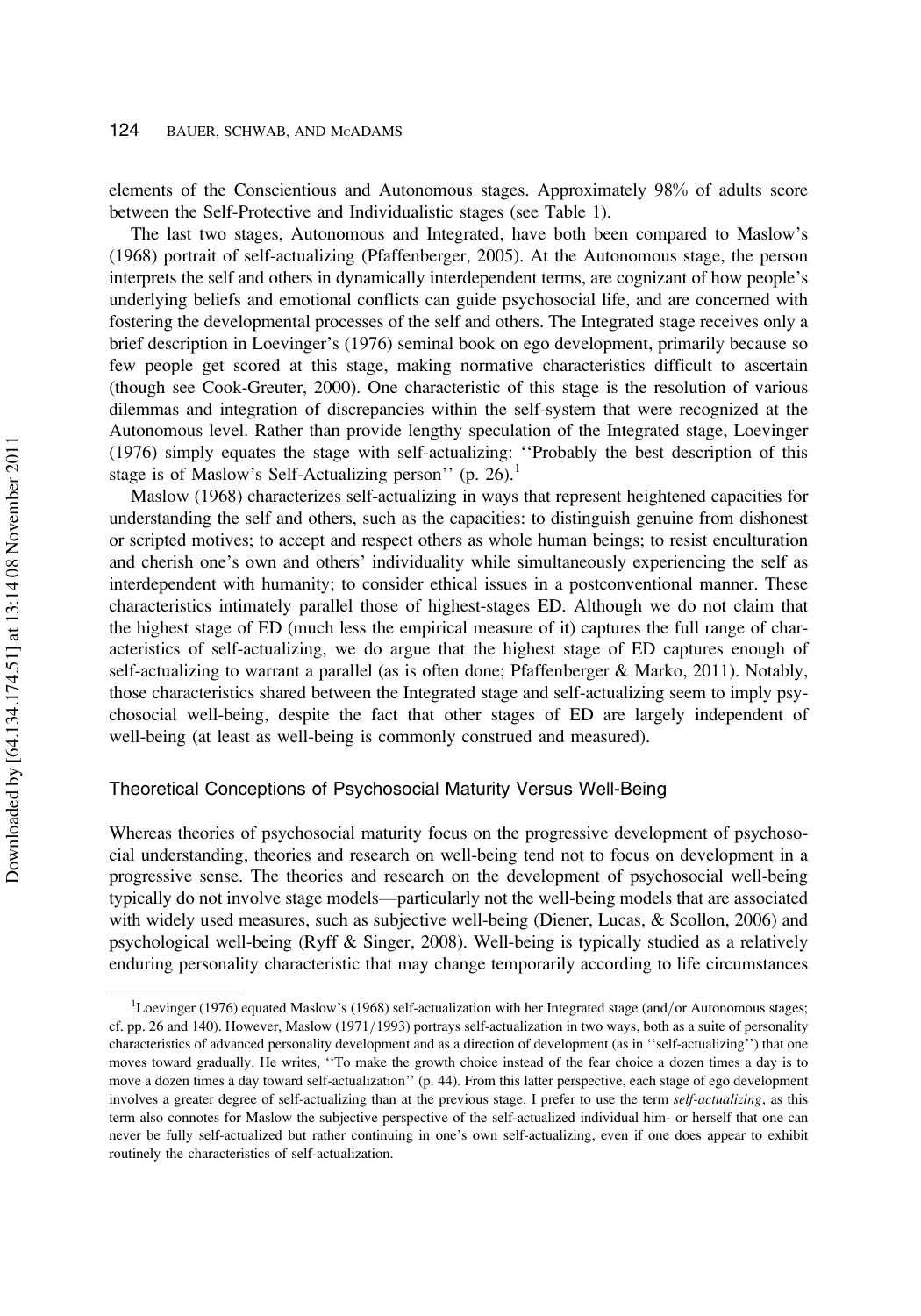but then returns to a *set point* for the majority of people (Diener et al., 2006). Research generally does not show that well-being develops incrementally over time in a progressive pattern. Levels of well-being are typically measured not with stages but as degrees of how much well-being one reports to possess. Although some research shows well-being to increase in the form of reduced negative affect across the adult years (Mroczek & Kolarz, 1998), no qualitatively distinct stages are part of such findings. Observations such as these demonstrate that the academic conceptions of psychosocial maturity and well-being are both theoretically and empirically distinct (Noam, 1998 further distinguishes cognitive complexity from psychosocial maturity).

#### Eudaimonic Well-Being and Optimal Development

ED itself has been framed as a path to optimal personality development (e.g., Pfaffenberger, 2005). However, it is important to keep in mind that ED does not correlate with well-being and that most people define a good life in terms of well-being (King  $\&$  Napa, 1998). It is hard to imagine a comprehensive model of optimal human development that would dismiss as irrelevant the individual's feeling good about life. However, well-being can mean more than simply feeling good about life and include psychosocial maturity when describing a more optimal form of human functioning (e.g., Rogers, 1961). Such a portrayal of well-being has been called eudaimonic well-being.

Research on eudaimonia and eudaimonic well-being has proliferated recently in scientific psychology (e.g., Bauer, McAdams, & Pals, 2008; King & Hicks, 2007; Ryan, Huta, & Deci, 2008; Ryff & Singer, 2008; Waterman, Schwartz, & Conti, 2008). The concept of eudaimonia has roots in Aristotle, who portrays eudaimonia as a combination of pleasure and *arete*, or excellence (which in the context of eudaimonia involves excellence of moral or psychosocial character). Although contemporary definitions in psychological science vary, most involve something in addition to hedonic happiness, such as meaning, growth, vitality, wisdom, or psychosocial maturity. Some researchers have operationally defined eudaimonic well-being as the combination of high levels of ED (though not necessarily the highest stage) and high levels of well-being (Bauer & McAdams, 2004a, 2004b; Bauer et al., 2005b; King et al., 2000; King & Smith, 2005; Pals, 2006). To the degree that self-actualizing is a blend of (among other things) the highest stage of ED and well-being, self-actualizing is a highly developed form of eudaimonic well-being (see also Ryan & Deci, 2001).

## NARRATIVE SELF-IDENTITY AND EUDAIMONIC GROWTH

Next we examine how personal narratives relate to eudaimonic well-being and can be used to study how people at the Integrated stage of ED interpret and make sense of their lives. People interpret and make sense of their lives by creating a narrative self-identity, that is, by constructing personal narratives that give meaning to the events in their lives and that combine to create a life story (McAdams, 2008; McLean, Pasupathi, & Pals, 2007). The life story, like any story, uses narrative themes to give the story meaning. In addition to the great narrative themes of agency and communion (McAdams, 1993), the theme of growth plays a prominent role in the creation of self-identity (Bauer et al., 2008). A growth narrative or growth story is a personal narrative that emphasizes, among other things, a theme of developmental progress. For example,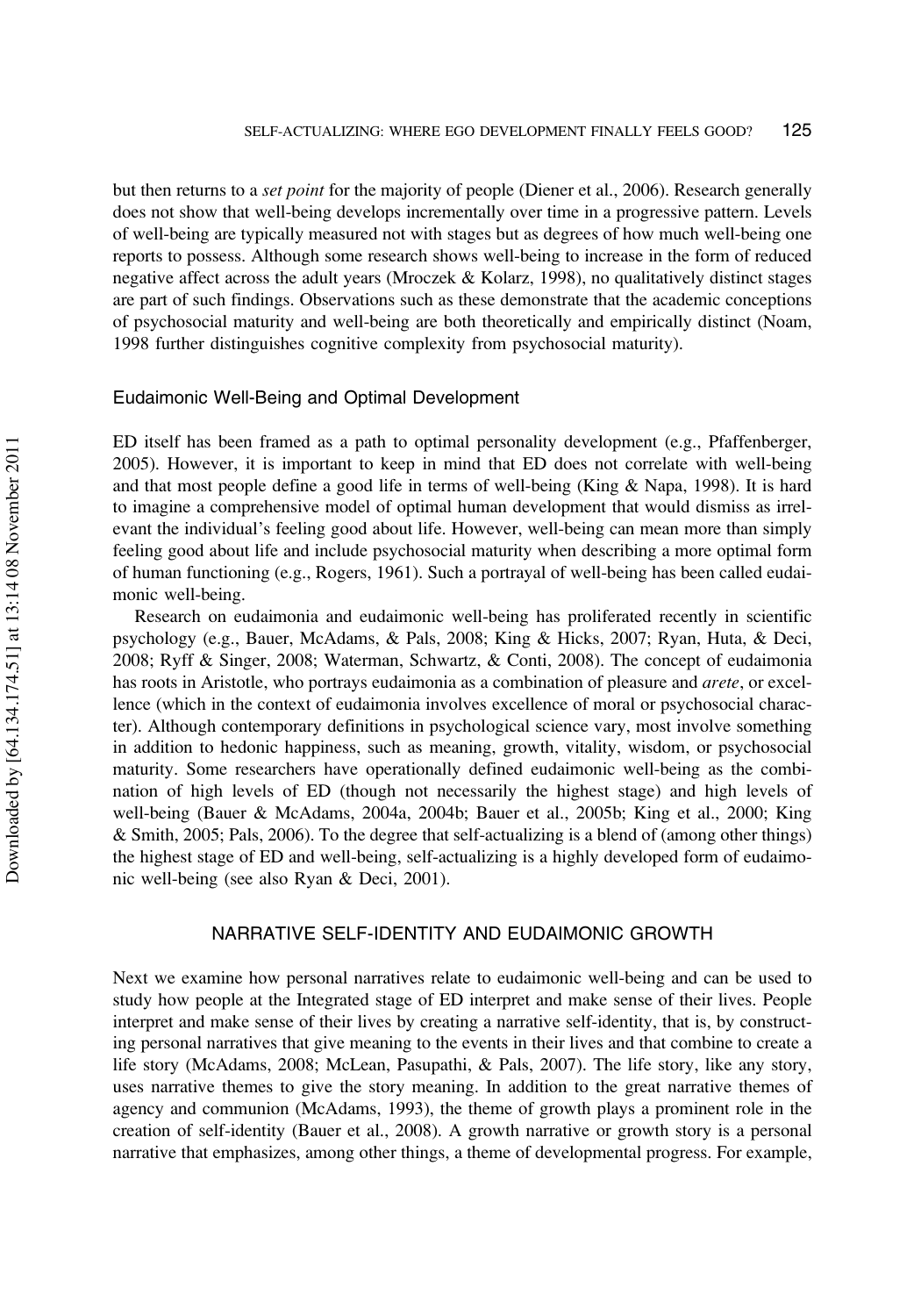a growth narrative might describe a past event as important explicitly because growth was associated with the event—perhaps the individual develops valued skills, perhaps a meaningful relationship deepens. In other words, a growth narrative is a story that uses the idea of growth to give personal meaning to that story.

Research has shown consistently that people whose personal narratives emphasize intellectual growth (e.g., learning, gaining life insights) have higher levels of ED, whereas people whose personal narratives emphasize experiential, intrinsically motivated growth (e.g., deepening personal experiences, strengthening interpersonal relationships) have higher levels of well-being (for a review, see Bauer et al., 2008). This is consonant with Loevinger's (1976) claim that people at the highest (or postconventional; Pfaffenberger & Marko, 2011) stages of ED as consciously preoccupied with growth processes. Indeed, these growth narratives can even predict eudaimonic growth, which has been operationally defined as increases in eudaimonic wellbeing—i.e., in both ED and well-being—over time (Bauer & McAdams, 2010). More specifically, intellectual growth narratives were shown to predict increases in ED three years later, whereas experiential (or "socioemotional") growth narratives predicted increases in well-being three years later.

In our studies, we examine narratives that emphasize both kinds of growth—what we call optimal growth narratives. In contrast to people at higher stages of ED, who tend to have intellectual but not experiential growth narratives, people at the Integrated stage of ED are expected to be more likely to have optimal growth narratives. By serving as a bridge between the orthogonal constructs of ED and well-being, growth narratives may serve as a useful construct in the empirical study of self-actualizing.

#### METHOD

Each of our three studies involves measures of ED, well-being, and growth narratives. Different analyses from these datasets have been published elsewhere (explained below), and a new book chapter gives a cursory presentation of the present data as part of a broader topic (Bauer, 2011). Previous studies examined ED as a variable of continuous-level data, without analyses of specific stages. We present the studies together for conceptual ease. In each study we test for differences in well-being and growth narratives between participants scoring at the highest stage of ED in that study and participants scoring at other stages.

## **Participants**

The three studies, in total, included 320 participants. Study 1 was a study of autobiographical memories and personality development and included 51 mid-life adults and 125 students at Northwestern University (adults' M age = 51 years,  $SD = 10$ ; see Bauer & McAdams, 2004a; Bauer et al., 2005). Study 2 was a study of voluntary life transitions (namely, changing careers or changing religions) and included 67 participants, mostly in young and middle adulthood (M age  $=$  41 years,  $SD = 10$ ) and living in a community of relatively high socioeconomic status and education (see Bauer & McAdams, 2004b). Study 3 was a longitudinal study of autobiographical memories and personality development and included 87 students at Northwestern University who participated at Time 1 and Time 2, three years later (see Bauer & McAdams, 2010).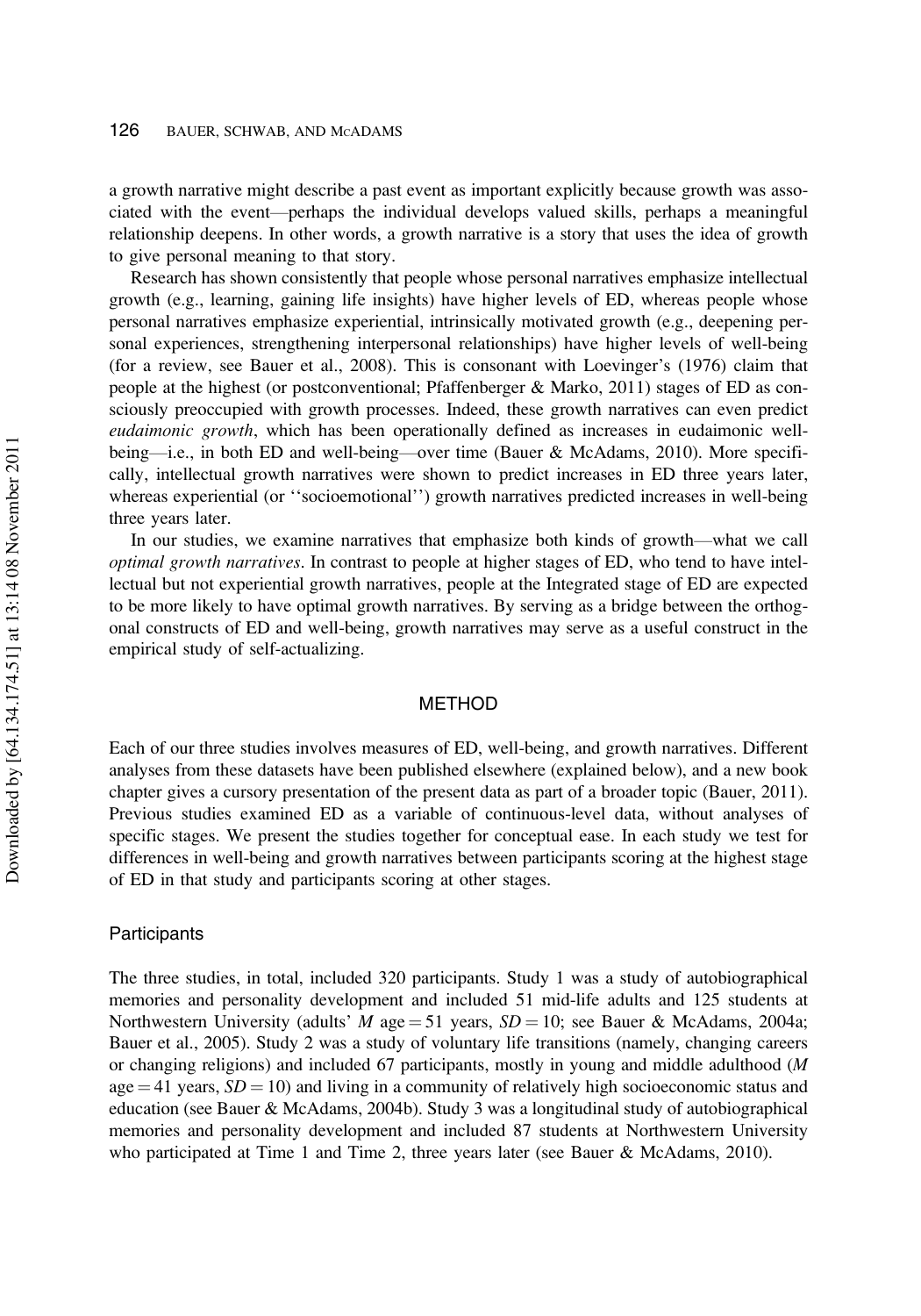#### Measures

Ego development. Participants in all three studies took the Washington University Sentence Completion Test of Ego Development (Hy & Loevinger, 1996), with participants in Study 3 taking the measure at Times 1 and 2. The measure asks participants to complete 18 sentence stems, e.g., "When a child will not join in group activities...," "A man's job...," "My mother and I...," "A wife should ...," and "Rules are ..." Each item is scored according to guidelines, aggregated for each participant, and assigned a Total Protocol Rating (TPR). The TPR scores correspond to different levels or stages of ego development. Starting at Level 2 (with Level 1 being reserved for the pre-social infant who as yet lacks an ego), the TPR scores are: (2) Impulsive (passively dependent), (3) Self-protective (opportunistic), (4) Conformist (following rules), (5) Self-aware (fairness; consideration of rules), (6) Conscientious (self-evaluated standards), (7) Individualistic (respect for others' standards), (8) Autonomous (understanding of interdependence), (9) Integrated (reconciles conflicts within a broader identity). In each study, an advanced graduate student spent several months in training to code the SCT and attained high levels of agreement (85% or more) with test items. The ED scoring guidelines, which are self-instructive, have shown high levels of reliability and internal consistency (Loevinger, 1976). In our analyses, for each sample, we compared levels of well-being among people at the highest stage of ED versus those at lower stages. In two of the studies, no participants scored at the Integrated stage, so for those studies we ran analyses of those at the Autonomous stage (Stage 8) versus all other stages (figuring that they represented the highest stage, relative to the others in that sample).

Psychological well-being. Participants in Studies 1 and 2 took the Psychological Well Being scale (PWB; Ryff & Keyes, 1995), which is a widely used and validated measure of six dimensions of eudaimonic well-being: autonomy, environmental mastery, personal growth, positive relationships, purpose in life, and self-acceptance. Our studies involved either 72 items (Study 1) or 54 items (Study 2) and a 6-point Likert-type scale.

Subjective well-being. Participants in all three studies completed the Satisfaction with Life Scale (LS; Diener, Emmons, Larson, & Griffen, 1985). LS is a well-validated, five-item measure of overall life satisfaction. Items include ''I am satisfied with the current state of affairs in my life'' and ''If I could live my life over, I would change almost nothing.'' Items are rated on a scale of 1 (strongly disagree) to 7 (strongly agree). Participants in Study 3 also completed the Positive and Negative Affect Schedule (PANAS; Watson, Clark, & Tellegen, 1988) at Times 1 and 2. PANAS has two subscales, one for positive affect and one for negative affect. Participants rated to what extent  $(1 = very \ slightly \ or \ not \ at \ all \ to \ 5 = extremely)$  they generally experience each of 20 emotions—10 positive and 10 negative. The aggregate of LS and PANAS has been widely used as a measure of subjective well-being (SWB; Diener et al., 2006). Thus, in Study 3, scores for life satisfaction and PANAS were standardized and aggregated (with NA scores subtracted) to form a measure of SWB at Times 1 and 2.

Growth narratives. Participants wrote narratives of autobiographical memories and major life goals in Studies 1 and 2 and wrote narratives of major life goals in Study 3. Growth narratives were coded by two researchers in each study, based on coding protocols established in the articles cited earlier for these research projects. Participants were given approximately one page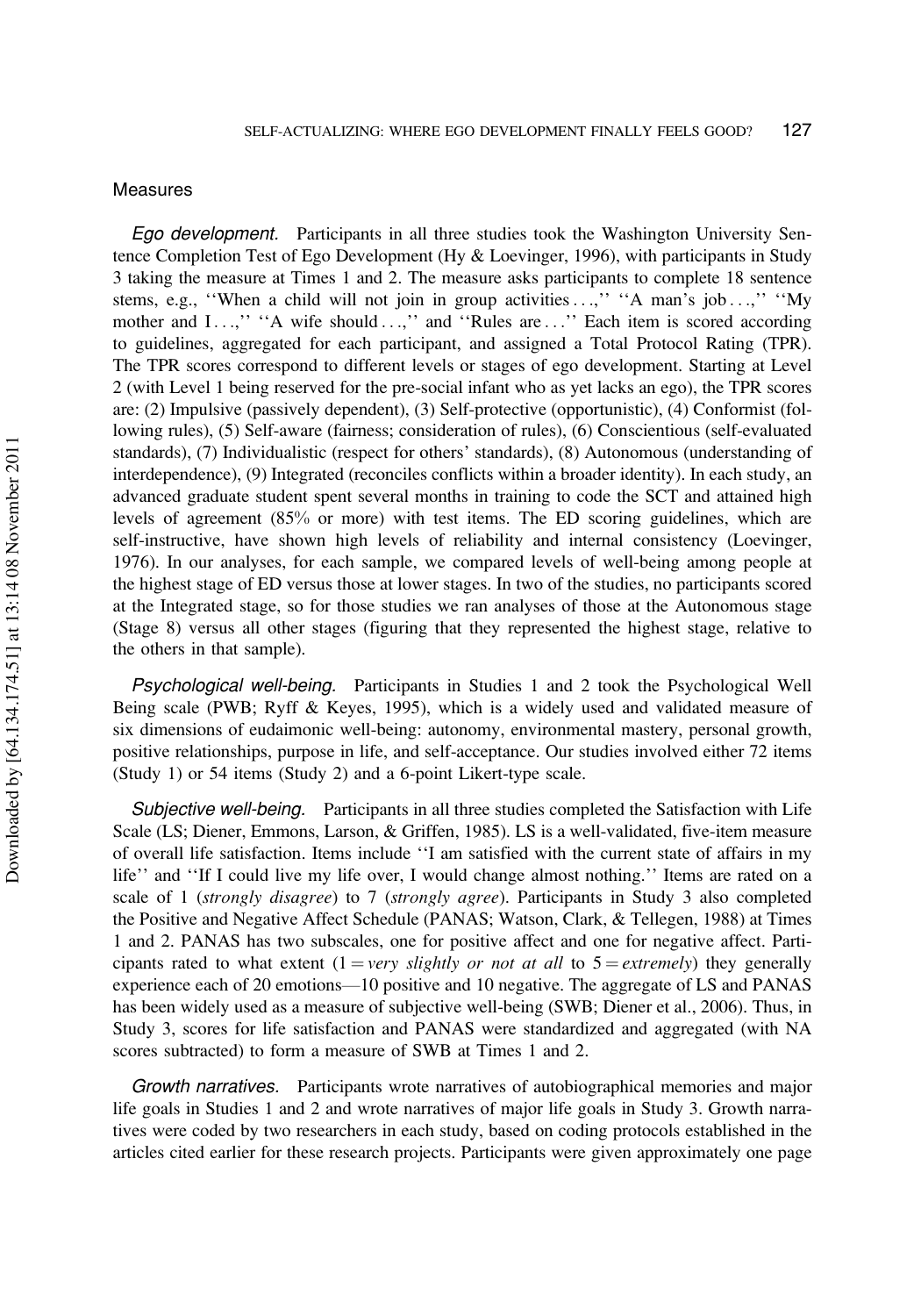to hand-write three autobiographical memories (high points, low points, and turning points in life) and approximately one page to hand-write two major life goals. In each study, an advanced graduate student, trained in narrative coding, and the first author (Bauer) coded the narratives for themes of intellectual and experiential growth. Intellectual growth themes involved explicit concerns for conceptual exploration and learning, whereas experiential growth goals involved explicit concerns for personal growth (e.g., building meaningful skills, but not necessarily conceptual ones), deepened relationships, or contributing to the development of others. Individual narratives that included an emphasis on both intellectual and experiential growth were identified as optimal growth narratives and received a numerical code of 1; narratives that did not include an emphasis on both intellectual and experiential growth were coded as 0. For Studies 1 and 2, each participant wrote five narratives (three memories and two goals), so a participant could have anywhere from 0 to 5 optimal growth narratives. For Study 3, each participant wrote two goal narratives, so a participant could have anywhere from 0 to 2 optimal growth goals. Interrater reliabilities met industry standards (generally above 80% agreement; kappas above .60). Discrepancies were resolved by discussion.

# RESULTS

Table 2 presents the frequency distributions for the stages of ED for the three studies. Table 3 presents the statistics described in the following.

#### Study 1

Participants scoring at the Integrated stage of ED had significantly higher levels of PWB (but not LS) than participants scoring at other stages of ED. Participants at the Integrated stage were also more likely to have greater than the median number of optimal growth narratives.

| Frequencies of Participants Scoring at Each Stage of Ego Development<br>(ED) in Three Studies |           |           |         |     |  |  |  |  |
|-----------------------------------------------------------------------------------------------|-----------|-----------|---------|-----|--|--|--|--|
| ED Stage                                                                                      | Study 1 f | Study 2 f | Study 3 |     |  |  |  |  |
|                                                                                               |           |           | T1f     | T2f |  |  |  |  |
| 9                                                                                             | 4         |           |         |     |  |  |  |  |
| 8                                                                                             | 10        | 3         |         |     |  |  |  |  |
|                                                                                               | 50        | 22        | 10      | 13  |  |  |  |  |
| 6                                                                                             | 72        | 25        | 43      | 32  |  |  |  |  |
| 5                                                                                             | 34        | 14        | 26      | 30  |  |  |  |  |
| 4                                                                                             | 4         | 3         | 4       |     |  |  |  |  |
| 3                                                                                             | 2         |           |         |     |  |  |  |  |

TABLE 2 Frequencies of Participants Scoring at Each Stage of Ego Development

*Note*. T1 = Time 1. T2 = Time 2 (three years later).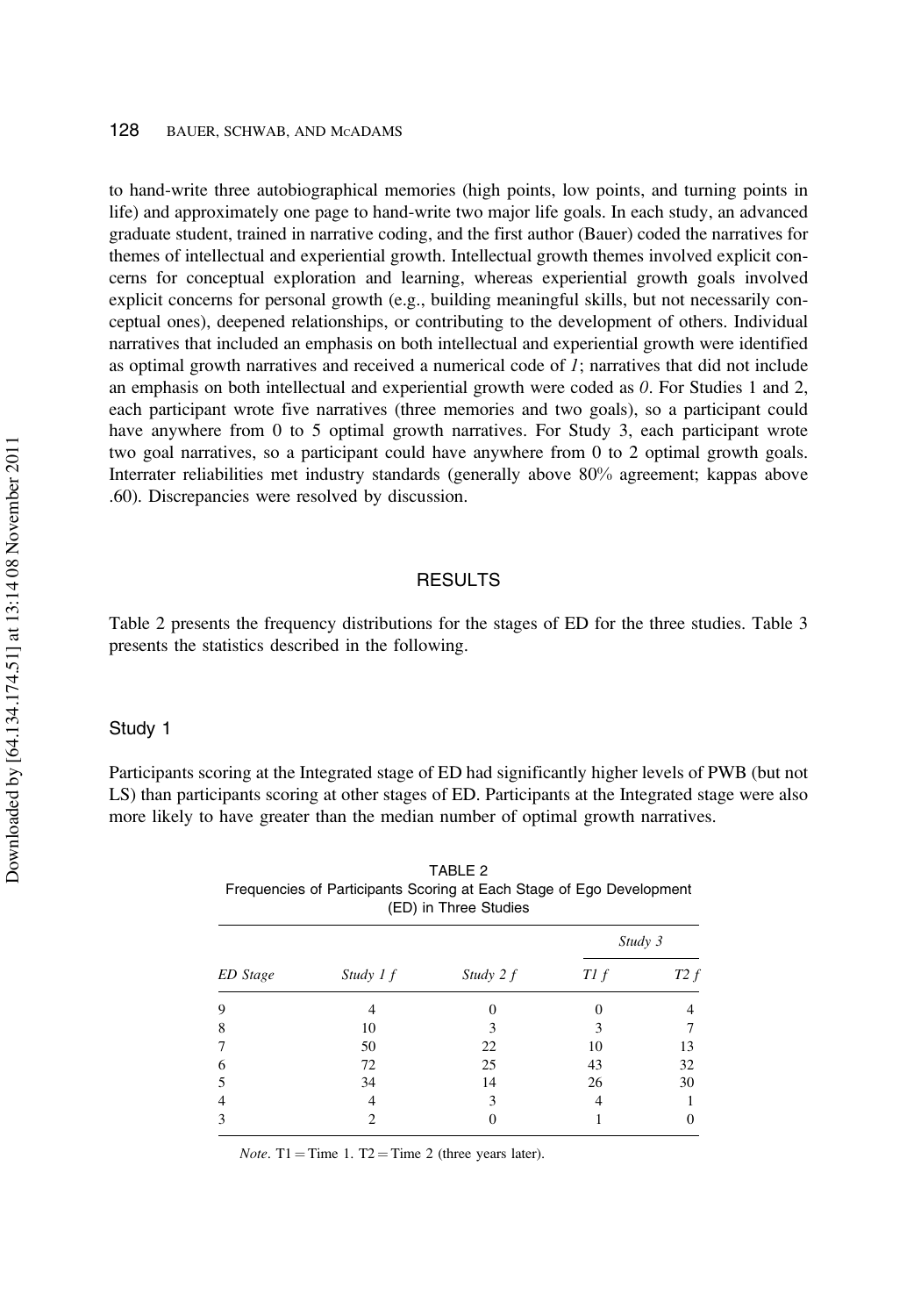| Study          | $ED$ group $(n)$ | Well-being M (SD)     |                              | Optimal growth narratives f |              |                  |
|----------------|------------------|-----------------------|------------------------------|-----------------------------|--------------|------------------|
|                |                  |                       | Test                         | High                        | Low          | Test             |
| 1              | $ED = 9(4)$      | $PWB = 68.91(1.15)$   | $t = 5.19***$                | 4                           | $\Omega$     | $X^2 = 12.29***$ |
|                | ED < 9(172)      | $PWB = 64.77(7.26)$   |                              | 39                          | 129          |                  |
|                | $ED = 9(4)$      | $LS = 24.50(6.45)$    | $t = .08$ n.s.               |                             |              |                  |
|                | ED < 9(172)      | $LS = 24.23(6.46)$    |                              |                             |              |                  |
| $\overline{2}$ | $ED = 8(3)$      | $PWB = 45.17(2.25)$   | $t = 3.06^*$<br>$t = 3.31^*$ | 2                           | $\mathbf{1}$ | $X^2 = 10.61***$ |
|                | ED < 8(64)       | $PWB = 40.52(6.28)$   |                              | 5                           | 59           |                  |
|                | $ED = 8(3)$      | $LS = 28.67(3.06)$    |                              |                             |              |                  |
|                | ED < 8(64)       | $LS = 21.95(7.59)$    |                              |                             |              |                  |
| 3              | $ED_2 = 9(4)$    | $SWB_1 = 2.27$ (.58)  | $t = 6.09***$                | 3                           |              | $X^2 = 6.41^*$   |
|                | $ED_2 < 9(83)$   | $SWB_1 = -.04$ (2.22) |                              | 17                          | 66           |                  |
|                | $ED_2 = 9(4)$    | $SWB2 = 1.27 (1.15)$  | $t = 2.17^{+}$               |                             |              |                  |
|                | $ED_2 < 9(83)$   | $SWB_2 = -.08$ (2.29) |                              |                             |              |                  |

TABLE 3 Integrated Versus Other ED Stages in Relation to Well-Being and Growth Narratives in Three Studies

*Note.* ED = Ego development. "ED =  $x$ " and "ED <  $x$ " refer to the groups of participants who were scored at or less than stage x of ED. PWB = Psychological well-being. LS = Life satisfaction. SWB = Subjective well-being (a standardized aggregate of positive affect, inversely coded negative affect, and life satisfaction). Low, High = Below or above the median. Subscripts 1 and 2 refer to measures at Time 1 and Time 2 (three years later). For t-scores, equal variances were not assumed.

 $p < 0.10$ .  $p < 0.05$ . \*\*\* $p < 0.001$ .

#### Study 2

No participants were scored at the Integrated stage of ED (see Table 2). However, a similar proportion of participants scored at the Autonomous stage in this study as scored at the Integrated stage in the other studies, so we conducted analyses to compare those who scored at the Autonomous stage with those who scored at other stages. Participants scoring at the Autonomous stage of ED had significantly higher levels of both PWB and LS than participants scoring at other stages of ED. Participants at the Autonomous stage were also more likely to have greater than the median number of optimal growth narratives.

## Study 3

No participants were scored at the Integrated stage of ED at T1, but four participants were scored at the Integrated stage at T2 (three years later). Thus we conducted analyses with this latter group versus participants who were scored at other stages of ED at T2.

Participants scoring at the Integrated stage of ED had significantly higher levels of SWB at T1 and marginally significantly higher levels of SWB at T2 than did participants scoring at other stages of ED. Looking at the component parts of SWB, one notable finding is that participants scoring at the Integrated stage had significantly lower levels of negative affect at T2,  $t(85)$  =  $-3.82$ ,  $p = .011$ , and significantly higher levels of life satisfaction at T1, t (85) = 2.68.  $p = .050$ . Participants at the Integrated stage were also more likely to have greater than the median number of optimal growth narratives.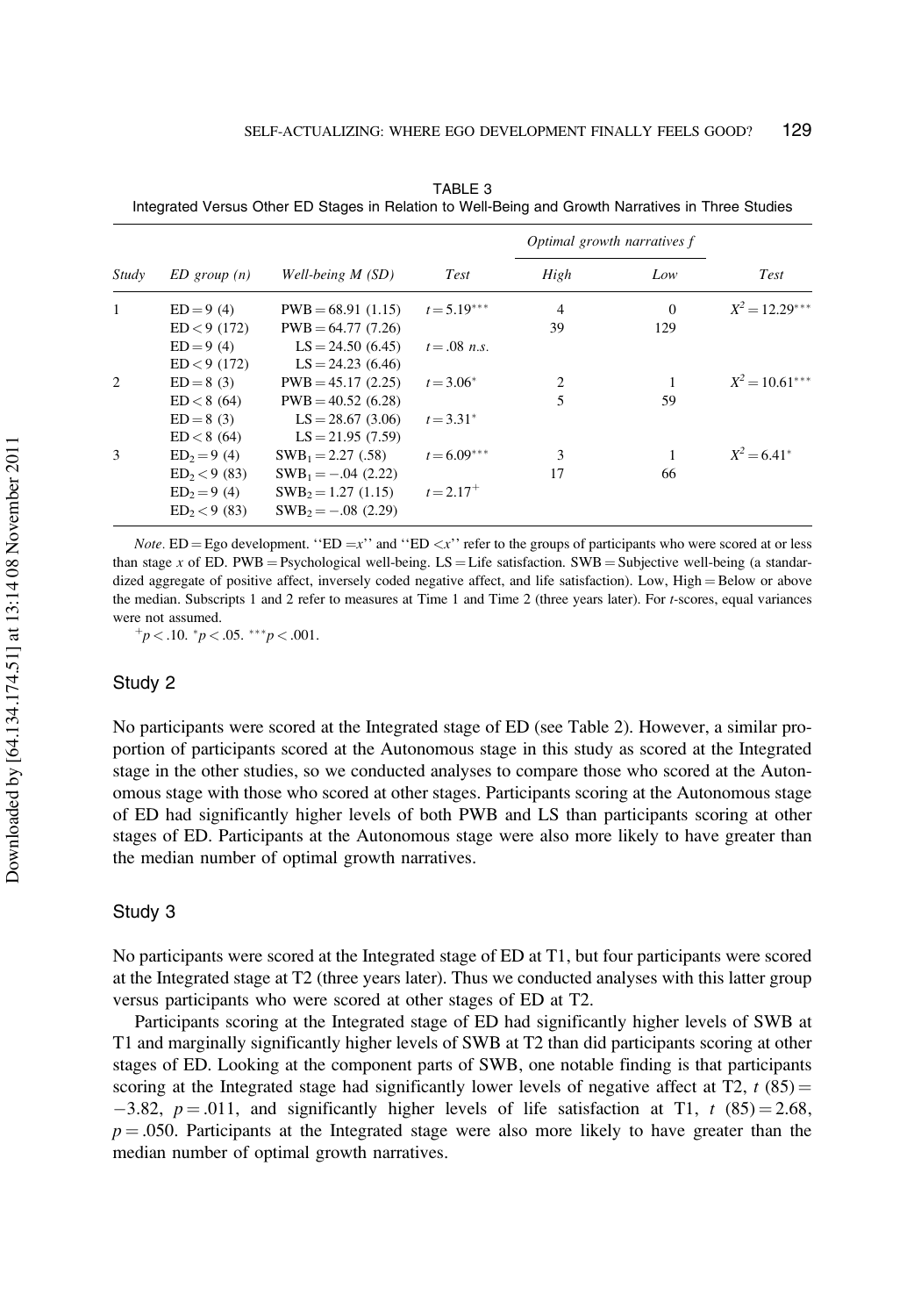# **DISCUSSION**

These studies provide preliminary evidence that the highest stage of ED might involve higher levels of well-being and a more growth-oriented self-identity than other stages of ED. These studies suggest—again, in a preliminary way—an empirical portrait of optimal development that includes the capacities to think about one's life at a high level of complexity and integration, to feel good about one's life, and to identify closely with processes of both intellectual and experiential growth. In this discussion, we consider how the two paths of maturity and well-being might come together at the highest stage of ED.

## Two Paths to Well-Being

To address the mystery that the highest stage of maturity might culminate in well-being, after stages and stages having no greater likelihood of well-being, we begin by considering two paths to well-being: the short road and the long road.

The short road. Well-being is typically measured as the subjective appraisal that one's life is pleasurable and/or meaningful. This assessment boils down to being satisfied with what one has in life, a matter of matching expectations with perceived realities—regardless of how complexly or integratively one interprets those realities. The path to such appraisals of well-being may, to a large extent, be a product of genetic endowment, a general set-point for well-being (Diener et al., 2006) and other hard-to-change personality characteristics—what Haidt (2006) calls winning the ''cortical lottery'' (p. 31). For some people the road to well-being is simply shorter.

The long road. Despite showing a biological basis for well-being, research also shows that the set-point for well-being affords ample room (roughly 50% of the variance in well-being) for factors like environmental circumstances (Diener et al., 2006) and, perhaps more influential, the individual's purposeful actions (Lyubomirsky, Sheldon, & Schkade, 2005). In other words, changes in how the individual interprets his or her life may heighten or dampen one's average level of well-being. Perhaps the changes in how the individual interprets his or her life upon developing into the highest stage of ED help to heightenwell-being. Our findings suggest that such a hypothesis is worth further investigation. If the short road to happiness is not one's own road, then perhaps another path to happiness involves the long road of psychosocial maturity and self-actualizing. King (2001) calls this path ''the hard road to the good life'' (p. 51), emphasizing the tendency for those of heightened maturity to acknowledge head-on rather than gloss over life's difficulties. The road is also long, as Integrated ED generally does not emerge before mid-life. However, even if the preliminary findings are correct, then we are still left the question of how, after stages and stages of having no tie to well-being, ED suddenly at the highest stage establishes such a tie.

## The ''Sudden'' Emergence of Well-Being at the Highest Stage of Ego Development

People who are disposed toward psychosocial maturity are concerned with life's deeper, conceptual meanings. Some of these people are happy on average, and some are not (again, there's no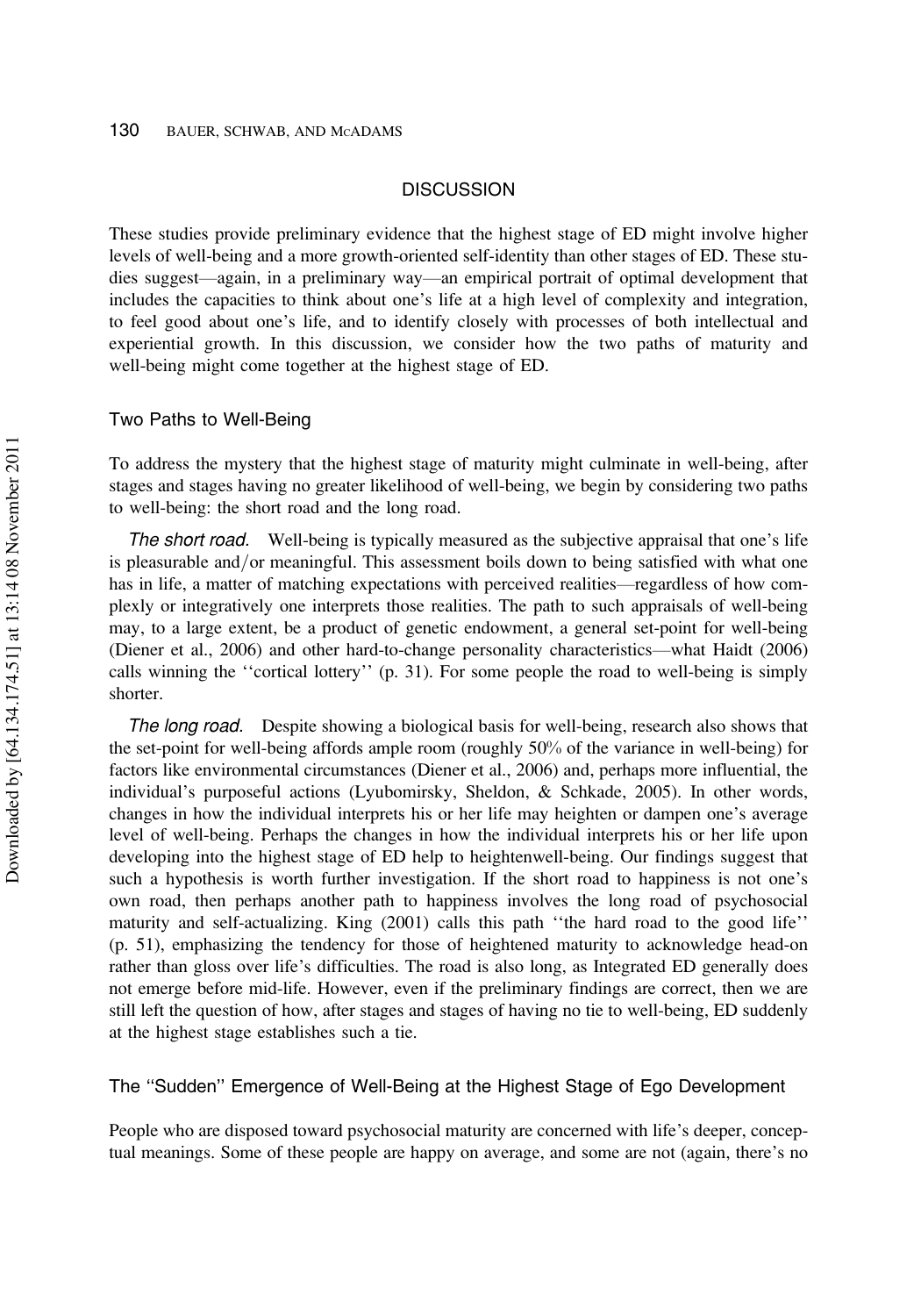relation between ED and well-being). But some of these people (if the preliminary data are correct) eventually experience well-being upon scaling the heights of psychosocial maturity. Here we attempt an explanation of how well-being might suddenly emerge—not *suddenly* as in *over*night, but rather as in moving from the Autonomous stage to the Integrated stage, when movement from any one stage to the next previously had accompanied no increase in well-being.

We focus on how the individual subjectively interprets his or her psychosocial life. Well-being as studied historically in psychological science is a subjective phenomenon by definition, a product of how one construes one's actualities and expectations in life (Diener et al., 1985; James,  $1890/1950$  and how one constructs a narrative self-identity (Bauer et al., 2008). People who are dispositionally happy—e.g., by winning the cortical (or environmental) lottery—think about their lives in ways that lead to life satisfaction. Those who are not so disposed are left to figure out how to think about their lives in such a manner (assuming that people prefer to be satisfied rather than not satisfied with life). Perhaps Erikson  $(1959/1994)$  provides a key idea to unlocking a solution. Erikson claimed that Ego Integrity (his theory's highest stage of development) demands that one integrates the various components and forces in one's life, e.g., the good and the bad, the individual and the cultural. This takes a good deal of integrative complexity (Tadmor, Tetlock, & Peng, 2009) in thinking about one's life—though perhaps not to the degree characteristic of Loevinger's (1976) Integrated stage. To accomplish such an integration, Erikson says, one must accept that all parts of one's life are, or actually constitute, one's ''one and only life:''

It is the acceptance of one's one and only life cycle and of the people who have become significant to it as something that had to be and that, by necessity, permitted of no substitutions. It thus means a new different love of one's parents, free of the wish that they should have been different and an acceptance of the fact that one's life is one's own responsibility . . .. For he knows that an individual life is the accidental coincidence of but one life cycle with but one segment of history; and that for him all human integrity stands and falls with the one style of integrity of which he partakes. (Erikson, 1959/1994, p. 104)

This acceptance is probably much like the kind of self-acceptance that dispositionally happy people have as a matter of course, although adjusted for the degree of complexity with which one interprets the parts of one's life that one must accept. In other words, dispositionally happy people simply accept the worth of their lives—regardless of whether they interpret their lives in a more self-protective or a more integrated manner. People at higher stages of ED are in the position of having to accept as satisfying a vision of psychosocial life that appreciates and even identifies with human suffering and inequities. How do these people do this? What about the mindset of the Autonomous and Integrated stages allows for such an acceptance?

At the Autonomous stage of ED, people are highly tolerant of others' perspectives, they work toward the growth of both the self and others, and they deal directly with conflicts that are recognized to be psychological at heart (Loevinger, 1976). However, the ability to do all these things does not necessitate the ability to accept the important parts and influences in one's life as they are. However, with some experience at Autonomous-stage thinking and some movement into Integrated-stage thinking, individuals begin to find resolutions of the subtle conflicts of which Autonomous-level thinking is aware. Perhaps these resolutions come from becoming emotionally comfortable with the conceptual understanding that the conflicts themselves are predicated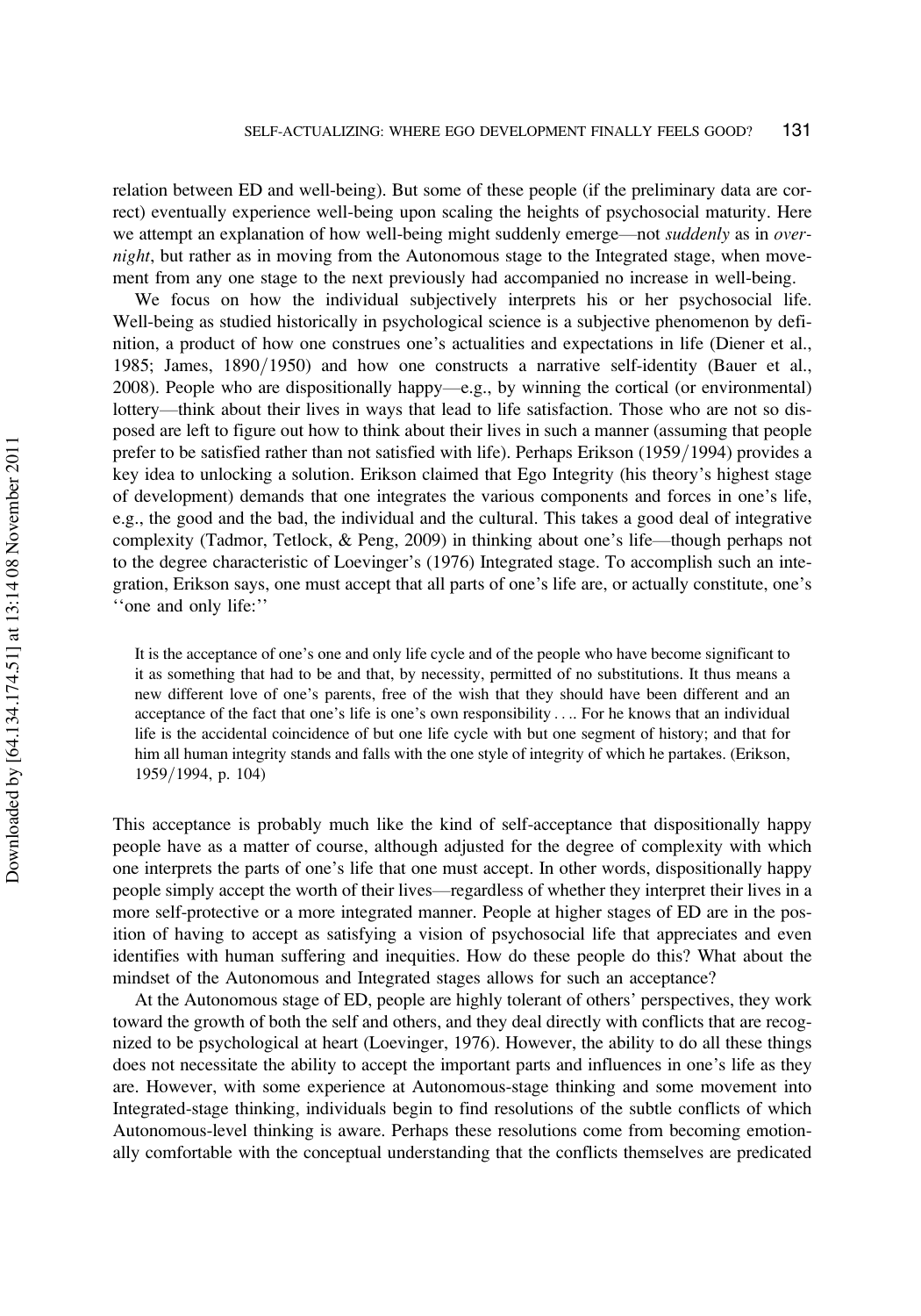on mental constructs (Cook-Greuter, 2000) or that the conflicts are less brute facts than parts of processes that afford opportunities for growth (Bauer & Bonanno, 2001).At the Integrated stage, individuals have had experience with and understand what it means at a lived level that constructs like self-identity, life circumstances, outcomes, and growth are all projections of mental, linguistically bound constructs (Cook-Greuter, 2000). This construct-awareness does not mean that once-meaningful phenomena are now meaningless—or more precisely, that meaningfulness (i.e., the emotional sense of having enough conceptual meaning; Baumeister, 1991) is now lacking. Instead one becomes comfortable with the fact that the very meanings and conflicts (as well as their resolutions) in one's life—the subtleties of which were made discernable around the Autonomous stage—are constituted of and are limited by interpretation. Becoming comfortable here is key; a merely conceptual understanding of constructivism is but a step toward the acceptance that emerges with self-actualizing and that allows for a sense of well-being at the highest stage of psychosocial maturity.

Perhaps a comparison can be made to the process of a Zen koan (Suzuki, 1964/2004). After wrestling with a Zen koan, if all goes well, one ultimately drops the ideal of making conceptual sense of the conceptually absurd question, and—as the ego is quieted—one's mind opens to and accepts at a visceral level what is present. Similarly, the Integrated stage involves a quieted ego (Bauer, 2008), though not necessarily as quieted as in a state of satori. Perhaps at the Integrated stage, people, on average, recognize at a visceral level that the direct, experiential facet of concepts—unmediated by explicit, conceptual interpretations—carry the source of meaning (and perhaps more importantly in terms of well-being, carry the meaningfulness).This analogy may overstate what the person at the Integrated stage does routinely. At the very least, it seems that the person accepts life (or such-and-such situation, routinely), even while knowing that a final meaning of it remains elusive—and indeed irrelevant.

In any case, this personal comfort with constructivism seems to accompany an interpretation of everyday life in terms of longer-term process, as well as a greater flexibility in one's interpretations of one's life. At this point, one transcends (at a felt—not merely conceptual—level) a paradox of growth: That to grow one must accept things as they are while simultaneously taking steps to change things for the perceived better. As Maslow (1968) describes selfactualizing, gratitude and acceptance of the way things are coexist with an overarching concern for growth.

#### Limitations of These Studies

It is critical to keep in mind, as we have tried to emphasize, that we are talking about preliminary data. Although we do find significant differences—which are notable, given the low numbers of participants at the highest stage in any one study—we wish to exercise caution in interpreting these findings as proof that participants at the highest stage of ED are happier. Only with larger numbers of participants scoring at the Integrated stage should we make any claim about the sudden appearance of well-being at the height of psychosocial maturity. We also note that our samples had higher proportions of participants scoring at higher stages of ED than is typical in research. The reason, we expect, is that the student samples came from one of the most competitive universities in the United States, and the adult sample came from a highly educated community (see Cohn & Westenberg, 2004). Finally, Study 2 did not have any participants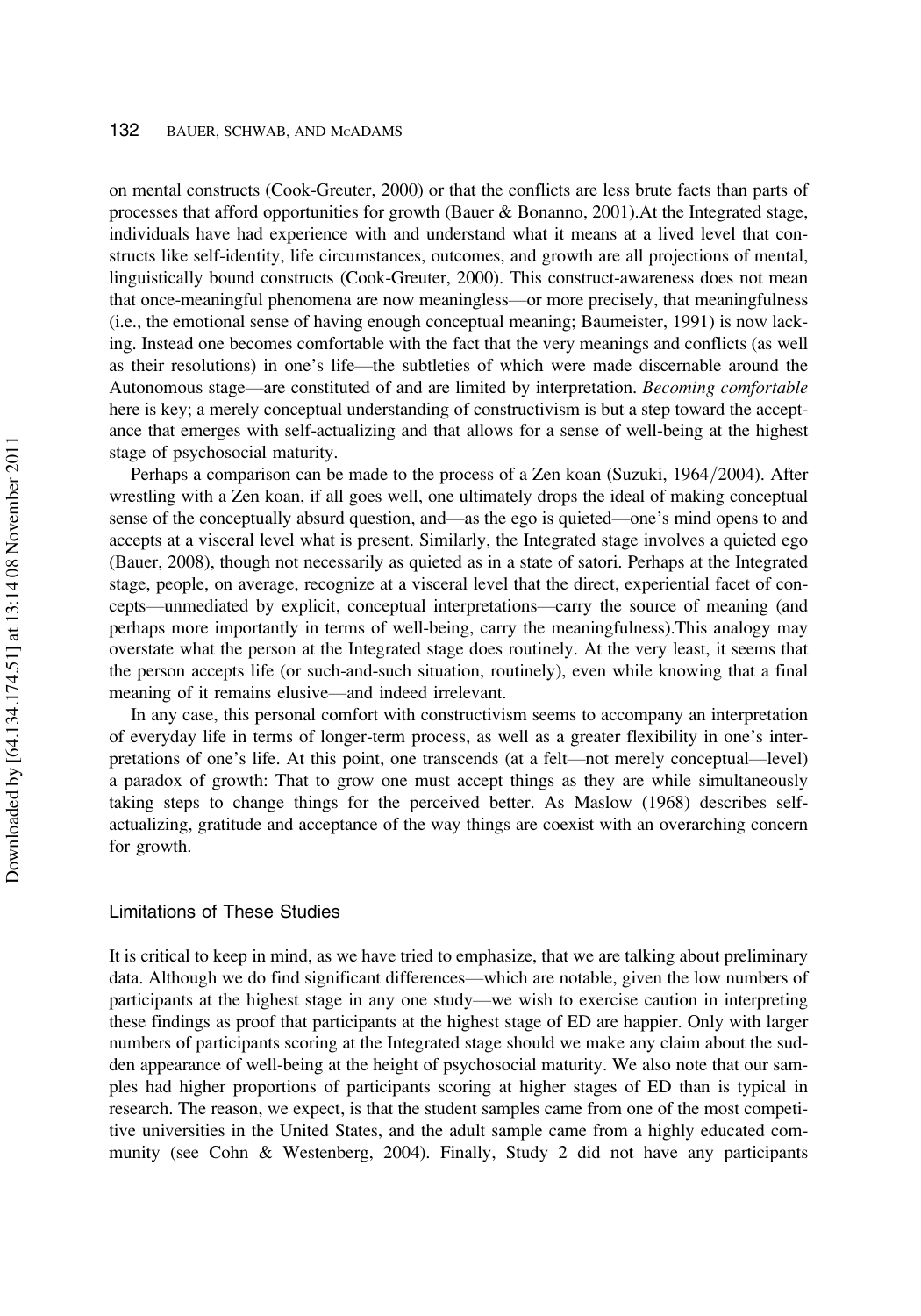scoring at the Integrated stage. As for the use of the Autonomous stage as a proxy for self-actualizing, we note that self-actualizing is sometimes characterized as ED stages of Autonomous or higher (Pfaffenberger, 2005). Despite these limitations, we think it is reasonable to consider these findings to suggest in a preliminary way that future research is warranted on the relation between the Integrated stage of ED and well-being.

## Conclusion

These studies provide preliminary evidence that the pinnacle of psychosocial maturity may involve the relatively sudden emergence of well-being, potentially supporting Loevinger's (1976) claim that the Integrated stage of ED can be described in terms of Maslow's (1968) self-actualizing. We attempted to provide an explanation of how a structural-developmental theory like ED, which has little theoretical and no empirical tie to well-being (when ED is measured as a continuous variable), might culminate in well-being. Our explanation rests on Erikson's  $(1959/1994)$  notion that ego integrity depends on accepting one's life in all its complexities. We propose that only after identifying with growth processes for some time—a tendency that emerges in the postconventional stages of ED (Loevinger, 1976)—can the individual who had not previously accepted his or her life as satisfactory gain enough experience to accept it eventually. For those people who did not win the cortical or environmental lottery of well-being, such an acceptance may amount to a revolution within the more gradual evolution of their psychosocial maturity.

# ACKNOWLEDGEMENT

This research was supported by a grant from the Foley Family Foundation. We wish to thank Laura Graham for her insights on this manuscript.

## **REFERENCES**

- Bauer, J. J. (2008). How the ego quiets as it grows: Ego development, growth stories, and eudaimonic personality development. In H. A. Wayment & J. J. Bauer (Eds.), Transcending self-interest: Psychological explorations of the quiet ego (pp. 199–210). Washington, DC: American Psychological Association Books.
- Bauer, J. J. (2011). The postconventional self: Ego maturity, growth stories... and happiness? In A. Pfaffenberger, P. W. Marko, & A. Combs (Eds.), *The postconventional personality: Perspectives on higher development* (pp. 101–117). Albany, NY: SUNY Press.

Bauer, J. J., & Bonanno, G. A. (2001). Continuity amid discontinuity: Bridging one's past and present in stories of conjugal bereavement. Narrative Inquiry, 11, 123–158.

- Bauer, J. J., & McAdams, D. P. (2004a). Growth goals, maturity, and well-being. Developmental Psychology, 40, 114–127.
- Bauer, J. J., & McAdams, D. P. (2004b). Personal growth in adults' stories of life transitions. Journal of Personality, 72, 573–602.
- Bauer, J. J., & McAdams, D. P. (2010). Eudaimonic growth: Narrative growth goals predict increases in ego development and subjective well-being three years later. Developmental Psychology, 46, 761–772.
- Bauer, J. J., McAdams, D. P., & Pals, J. L. (2008). Narrative identity and eudaimonic well-being. Journal of Happiness Studies, 9, 81–104.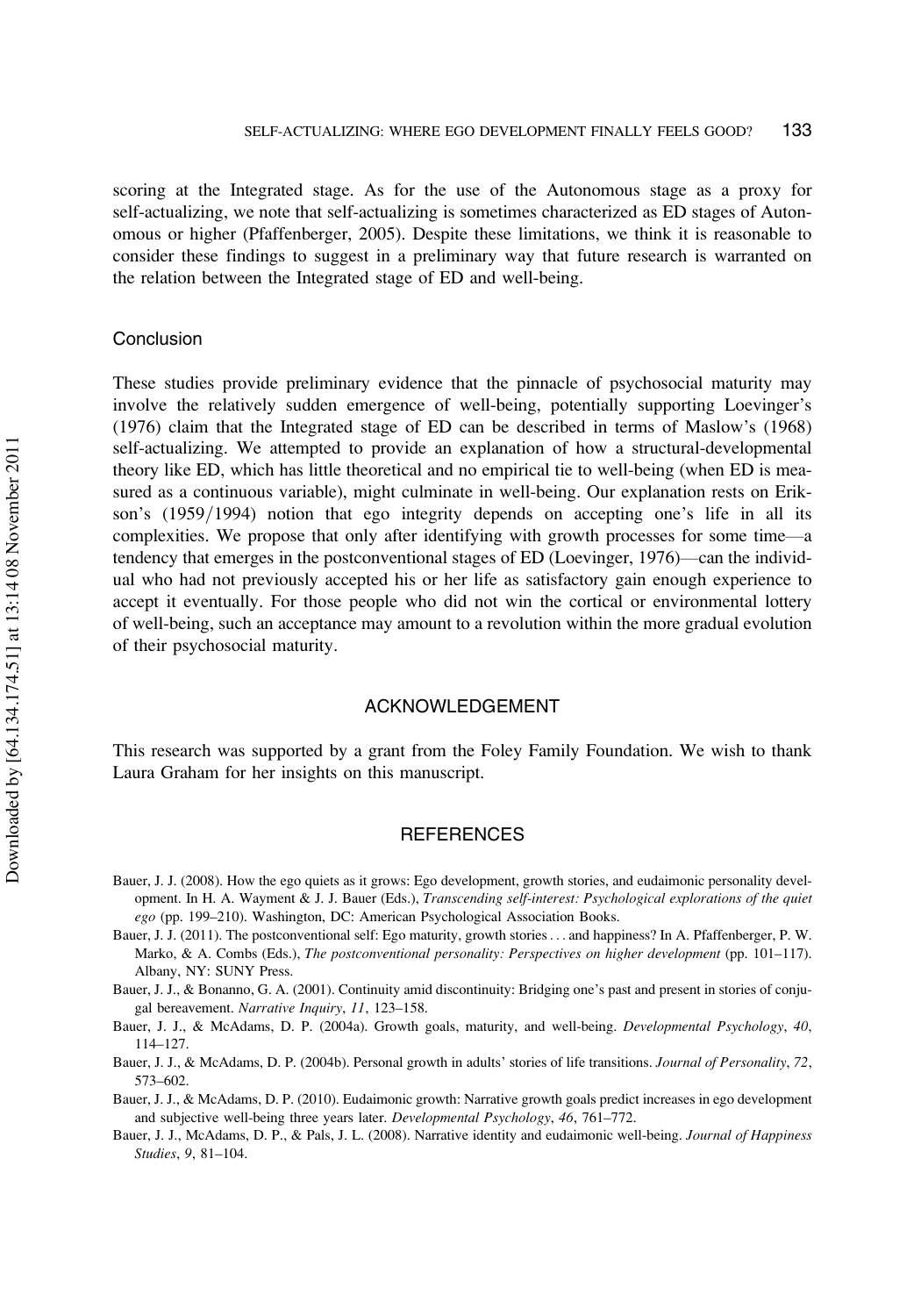Bauer, J. J., McAdams, D. P., & Sakaeda, A. R. (2005). Interpreting the good life: Growth memories in the lives of mature, happy people. Journal of Personality and Social Psychology, 88, 203–217.

Baumeister, R. F. (1991). Meanings of life. New York, NY: Guilford.

- Cohn, L. D, & Westenberg, P. M. (2004). Intelligence and maturity: Meta-analytic evidence for the incremental and discriminant validity of Loevinger's measure of ego development. Journal of Personality and Social Psychology, 86, 760–772.
- Cook-Greuter, S. (2000). Mature ego development: A gateway to ego transcendence? Journal of Adult Development, 7, 227–240.
- Cramer, P. (1999). Ego functions and ego development: Defense mechanisms and intellgence as predictors of ego level. Journal of Personality, 67, 735–760.
- Diener, E., Emmons, R. A., Larson, R. J., & Griffen, S. (1985). The satisfaction with life scale. Journal of Personality Assessment, 49, 71–75.
- Diener, E., Lucas, R. E., & Scollon, C. N. (2006). Beyond the hedonic treadmill: Revising the adaptation theory of well-being. American Psychologist, 61, 305–314.
- Erikson, E. H. (1994). Identity and the life cycle. New York, NY: Norton. (Original work published 1959)
- Flanagan, O. (1991). Varieties of moral personality: Ethics and psychological realism. Cambridge, MA: Harvard University Press.
- Fowler, J. (1981). Stages of faith. New York, NY: HarperCollins.
- Haidt, J. (2006). The happiness hypothesis: Finding modern truth in ancient wisdom. New York, NY: Basic Books.
- Helson, R., & Roberts, B. W. (1994). Ego development and personality change in adulthood. Journal of Personality and Social Psychology, 66, 911–920.
- Helson, R., & Wink, P. (1992). Personality change in women from the early 40s to the early 50s. Psychology and Aging, 7, 46–55.
- Hy, L. X., & Loevinger, J. (1996). Measuring ego development, 2nd Ed. Mahwah, NJ: Lawrence Erlbaum.
- James, W. (1890/1950). Principles of psychology, vol. 2. New York, NY: Dover.
- Kegan, R. (1982). The evolving self. Cambridge, MA: Harvard University.
- King, L. A. (2001). The hard road to the good life: The happy, mature person. Journal of Humanistic Psychology, 41, 51–72.
- King, L. A., & Hicks, J. A. (2007). Whatever happened to ''what might have been''? Regrets, happiness, and maturity. American Psychologist, 62, 625–636.
- King, L. A., & Napa, C. K. (1998). What makes a life good? Journal of Personality and Social Psychology, 75, 156–165.
- King, L. A., & Noelle, S. S. (2005). Happy, mature, and gay: Intimacy, power, and difficult times in coming out stories. Journal of Research in Personality, 39, 278–298.
- King, L. A., & Raspin, C. (2004). Lost and found possible selves, subjective well-being, and ego development in divorced women. Journal of Personality, 72, 603–632.
- King, L. A., Scollon, C. K., Ramsey, C., & Williams, T. (2000). Stories of life transition: Subjective well-being and ego development in parents of children with Down Syndrome. Journal of Research in Personality, 34, 509–536.
- King, L. A., & Smith, N. G. (2004). Gay and straight possible selves: Goals, identity, subjective well-being, and personality development. Journal of Personality, 72, 967–994.
- Loevinger, J. (1976). Ego development. San Francisco, CA: Jossey-Bass.
- Lyubomirsky, S., Sheldon, K. M., & Schkade, D. (2005). Pursuing happiness: The architecture of sustainable change. Review of General Psychology, 9, 111–131.
- Manners, J., Durkin, K., & Nesdale, A. (2004). Promoting advanced ego development among adults. Journal of Adult Development, 11, 19–27.
- Maslow, A. H. (1968). Toward a psychology of being. New York, NY: Van Nostrand Reinhold.
- Maslow, A. H. (1971/1993). The farther reaches of human nature. New York, NY: Penguin Arkana.
- McAdams, D. P. (1993). The stories we live by: Personal myths and the making of the self. New York, NY: William Morrow.
- McAdams, D. P. (2008). Personal narratives and the life story. In O. P. John, R. R. Robins, & L. O. Pervin (Eds.), Handbook of personality, (3rd ed., pp. 242–262). New York, NY: Guildford press.
- McCrae, R. R., & Costa, P. T. (1980). Openness to experience and ego level in Loevinger's sentence completion test: Dispositional contributions to developmental models of personality. Journal of Personality and Social Psychology, 39, 1179–1190.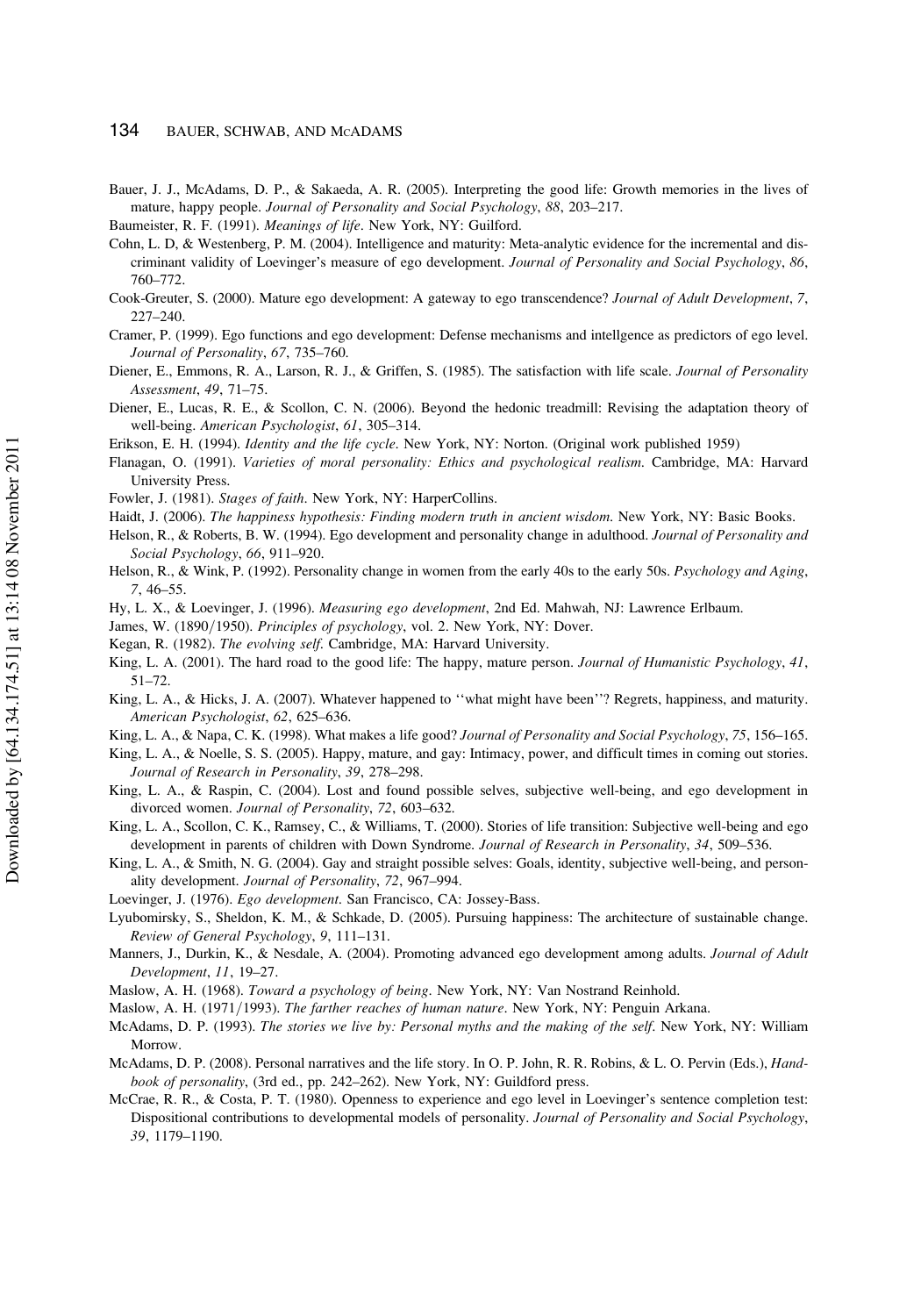- McLean, K. C., Pasupathi, M., & Pals, J. L. (2007). Selves creating stories creating selves: A process model of selfdevelopment. Personality and Social Psychology Review, 11, 262–278.
- Mroczek, D. K., & Kolarz, C. M. (1998). The effect of age on positive and negative affect: A developmental perspective on happiness. Journal of Personality and Social Psychology, 75, 1333–1349.
- Noam, G. (1998). Solving the ego development–mental health riddle. In P. M. Westenberg, A. Blasi, & L. D. Cohn (Eds.), Personality development (pp. 271–296). Mahwah, NJ: Lawrence Erlbaum.
- Pals, J. L. (2006). Narrative identity processing of difficult life experiences: Pathways of personality development and positive self-transformation in adulthood. Journal of Personality, 74, 1079–1109.
- Pfaffenberger, A. H. (2005). Optimal adult development: An inquiry into the dynamics of growth. Journal of Humanistic Psychology, 45, 279–301.
- Pfaffenberger, A., & Marko, P. W. (2011). Exceptional maturity of personality: An emerging field. In A. H. Pfaffenberger, P. W. Marko, & A. Combs (Eds.), The postconventional personality: Perspectives on higher development (pp. 1– 6). Albany, NY: SUNY Press.
- Rogers, C. R. (1961). On becoming a person. Boston, MA: Houghton Mifflin.
- Ryan, R. M., & Deci, E. L. (2001). On happiness and human potentials: A review of research on hedonic and eudaimonic well-being. Annual Review of Psychology, 52, 141–166.
- Ryan, R. M., Huta, V., & Deci, E. L. (2008). Living well: A self-determination theory perspective on eudaimonia. Journal of Happiness Studies, 9, 139–170.
- Ryff, C. D., & Keyes, C. L. M. (1995). The structure of psychological well-being revisited. Journal of Personality and Social Psychology, 69, 719–727.
- Ryff, C. D., & Singer, B. (2008). Know thyself and become what you are: A eudaimonic approach to psychological well-being. Journal of Happiness Studies, 9, 13–39.
- Suzuki, D. T. (1964/2004). Introduction to Zen Buddhism. New York, NY: Grove Press.
- Tadmor, C. T., Tetlock, P. E., & Peng, K. (2009). Acculturation strategies and integrative complexity: The cognitive implications of biculturalism. Journal of Cross-Cultural Psychology, 40, 105–139.
- Trulock, J. E., & Courtenay, B. C. (2002). Ego development and the influence of gender, age, and educational levels among older adults. Educational Gerontology, 28, 325–336.
- Vaillant, G. E., & McCullough, L. (1987). The Washington University Sentence Completion Test compared with other measures of adult ego development. American Journal of Psychiatry, 144, 1189–1194.
- Waterman, A. S., Schwartz, S. J., & Conti, R. (2008). The implications of two conceptions of happiness (hedonic enjoyment and eudaimonia) for the understanding of intrinsic motivation. Journal of Happiness Studies, 9, 41–79.
- Watson, D., Clark, L. A., & Tellegen, A. (1988). Development and validation of brief measures of positive and negative affect: The PANAS Scales. Journal of Personality and Social Psychology, 54, 1063–1070.
- Westenberg, P. M., & Block, J. (1993). Ego development and individual differences in personality. Journal of Personality and Social Psychology, 65, 792–800.
- Westenberg, P. M., & Gjerde, P. F. (1999). Ego development during the transition from adolescence to young adulthood: A 9-year longitudinal study. Journal of Research in Personality, 33, 233–252.

# AUTHOR NOTE

Jack J. Bauer, Ph.D. is Associate Professor of Psychology and Roesch Chair in the Social Sciences at the University of Dayton. His research addresses how growth themes in narrative self-identity correspond to happiness, meaning, wisdom, and other facets of eudaimonic growth. He is an associate editor of the *Journal of* Personality and Social Psychology and the co-editor of Transcending Self-Interest: Psychological Explorations of the Quiet Ego (2008, APA Books). He was a postdoctoral fellow at Northwestern University, following a Ph.D. in human development at the Catholic University of America and a B.A. in economics at the College of the Holy Cross. Before grad school he was a newspaper editor in northern Michigan.

Joseph R. Schwab is a Ph.D. student in developmental psychology at Clark University. He is currently working on a project that investigates meaning-making strategies used to answer religious and spiritual questions, specifically the way in which stories are told to make sense of these existential concerns. His other research interests include the development of identity and concepts of self, and how they are constructed through narratives.